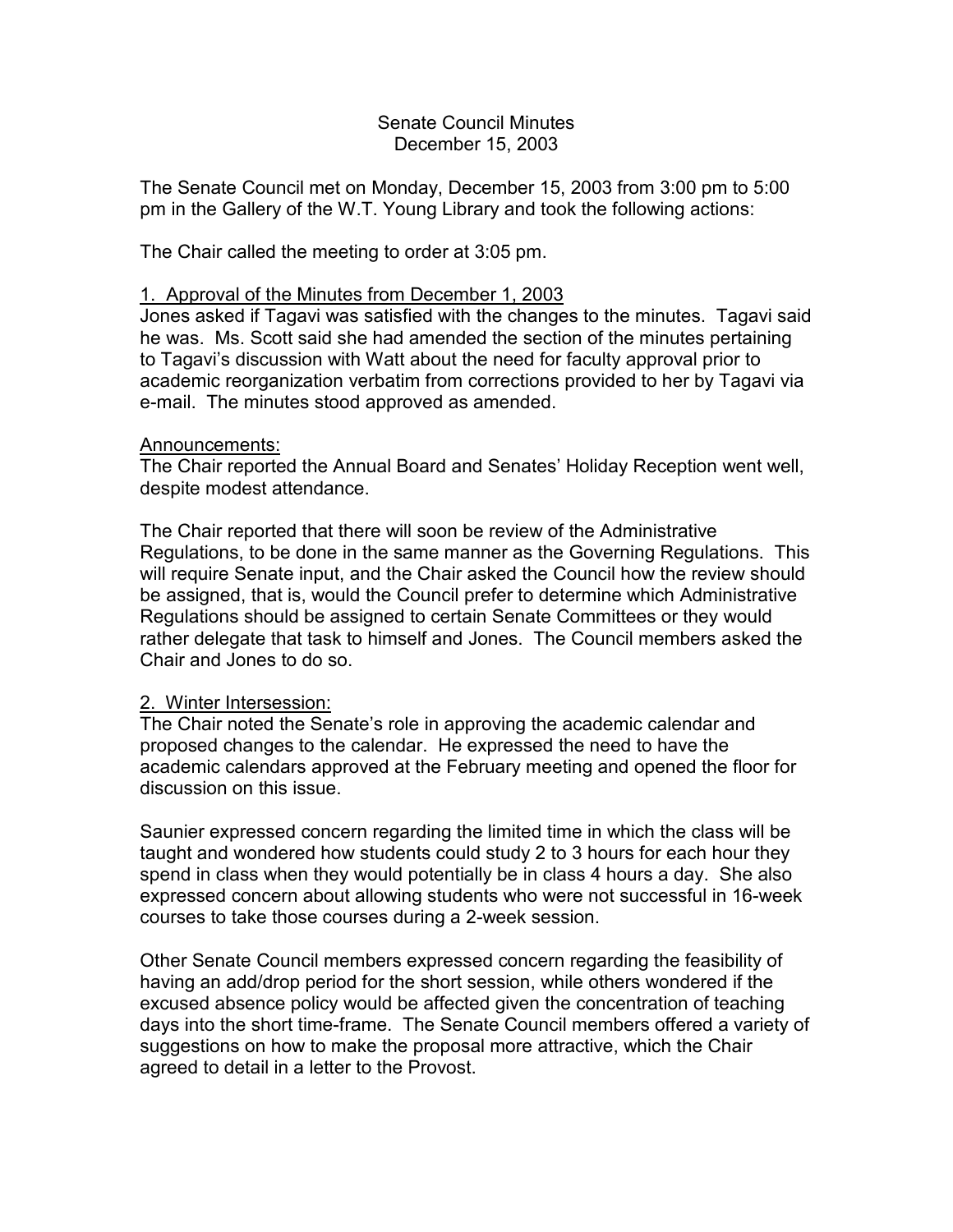Tagavi **moved** to forward this item to the Senate at its February meeting with a negative recommendation, pending more information and input from the Provost. The motion was **seconded** by Kaalund. After further discussion by the Council members in which they provided more wording for the letter to the Provost, the motion **passed** with Edgerton opposed. He specified that his opposition was to the negative recommendation and not the motion.

Tagavi made a **motion** that the Senate Council should appoint a task force composed of faculty, students, administrators, advisors and a representative from the Registrar's Office to consider the issues of devising alternative academic calendars. Kaalund **seconded** the motion. Tagavi added the specification that this committee would be an ad hoc committee of the Senate and be appointed by the Senate Council. The Chair agreed to coordinate the formation of the committee through the Senate Council office. The motion **passed** without dissent. Tagavi and Kaalund agreed to serve as committee cochairs.

# 3. Voluntary faculty:

Cibull moved to send the document forward as written. Debski seconded the motion. Discussion followed in which Jones suggested some changes to the document. Saunier offered some editorial suggestions to make the document more consistent with itself. Various Council members discussed the differences between departments and divisions. Cibull noted the documents applicability to only voluntary faculty and not regular faculty or special title series faculty. Cibull did express concern over Item #6 in the document and raised some questions to which the answers were not known. He volunteered to find the answers and forward them to the Chair. The Council members offered various substantive and editorial suggestions, which Jones will compile. A new draft will be linked to these minutes.

After further discussion Debski **moved** to table the item until the new draft can be seen and the questions raised by Cibull can be answered. Kaalund **seconded** the motion. The motion passed without dissent.

#### Other business:

The next meeting of the Senate Council will be Monday, January 12, 2004 in the Gallery of the W.T. Young Library.

Kaalund requested his motion be tabled until the January 12 meeting.

## 4. Course/Program approval:

The following academic actions were **approved** without dissent:

Suspension/Deletion of program: Business option for Kinesiology and Health Promotion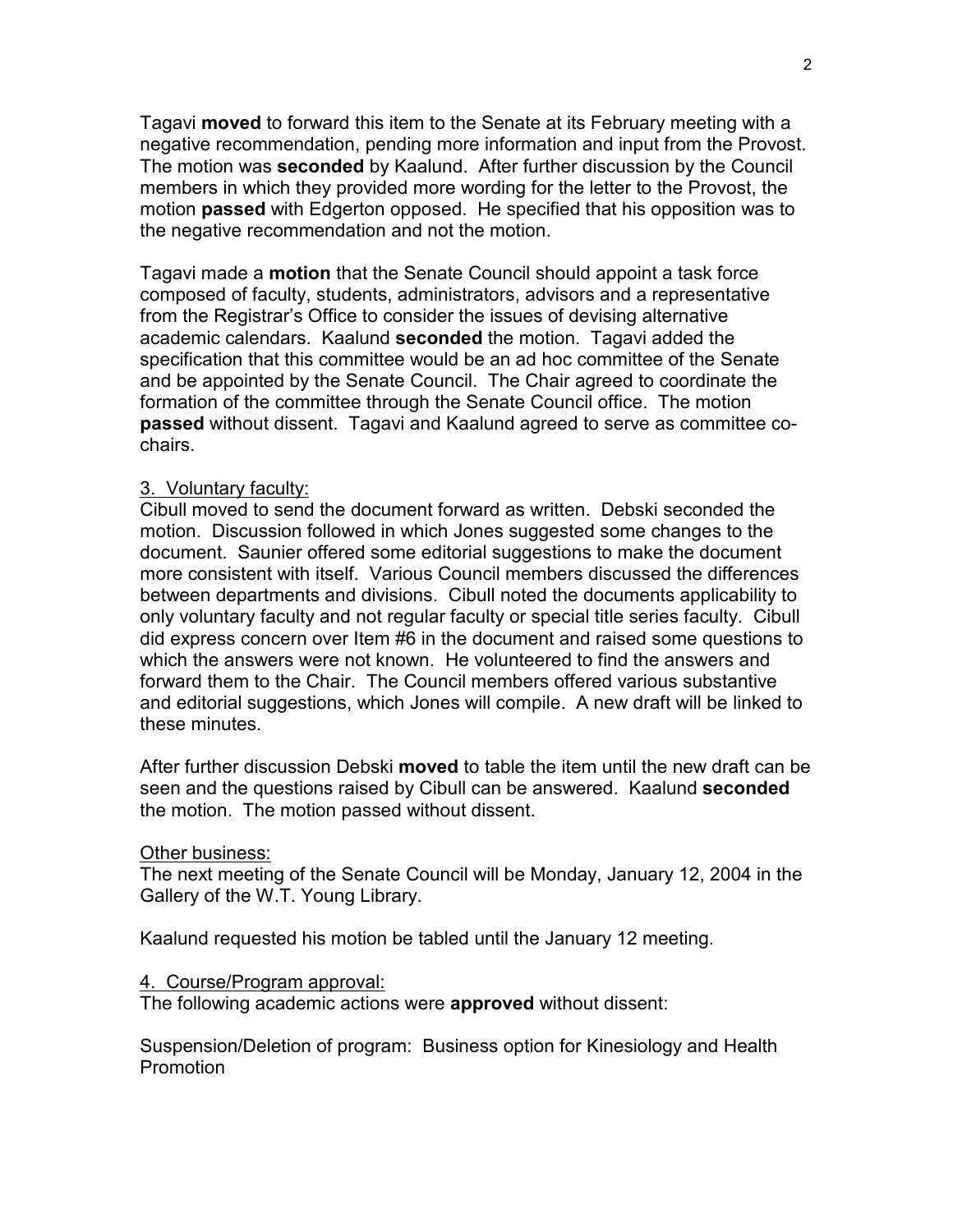Dropping Course: KHP 280

Proposed Distance Learning course: CHE 107

Additional PhD Model Option: History's proposal to offer Model II

These items will be posted to the University Senate web site for the usual approval process.

## 5. Honorarium:

The Chair provided the background for this item and shared the e-mails he received from Brenda Teague and Dick Siemer regarding this issue. The Chair said he has expressed the concern of the faculty to Siemer, who previously thought this was a simple issue of codifying an existing policy. The Chair said he will discussion the issue with Siemer during their meeting on December 16, 2003 and will relay the results of that meeting to the Senate Council.

Jones provided additional history on this subject, including his communications with Henry Clay Owen. Jones said he expressed his concern to Owen that since this policy would potentially be housed in the Business Procedures Manual it does not currently have a mechanism by which it would be circulated to faculty for their input. He said Owen agreed with that assessment and said there was time available for faculty comment.

The Chair said he will speak with Siemer to determine how best to accomplish this process.

#### Other Business:

The Chair asked Yanarella to discuss his committee's report and when he would like to send it forward. Yanarella requested this item be on the January 12, 2004 Senate Council agenda to discuss the particulars.

Cibull expressed concern that the committee report did not outline possible funding solutions. He requested concrete recommendations be made before the report leave Senate Council.

Yanarella responded by outlining some of the challenges faced by his committee, including the various concerns expressed by the committee about becoming involved in budgetary issues. He said one of their concerns was that the budgetary process as it exists now is not transparent. Another was the committee's hesitance to offer generalized solutions, like suggesting more money be solicited from Frankfort. He said the committee also doubted its own expertise to make certain budgetary recommendations. He also suggested the committee might have been concerned about being seen as helping legitimize a distasteful budgetary solution during a time of budgetary austerity. He also cited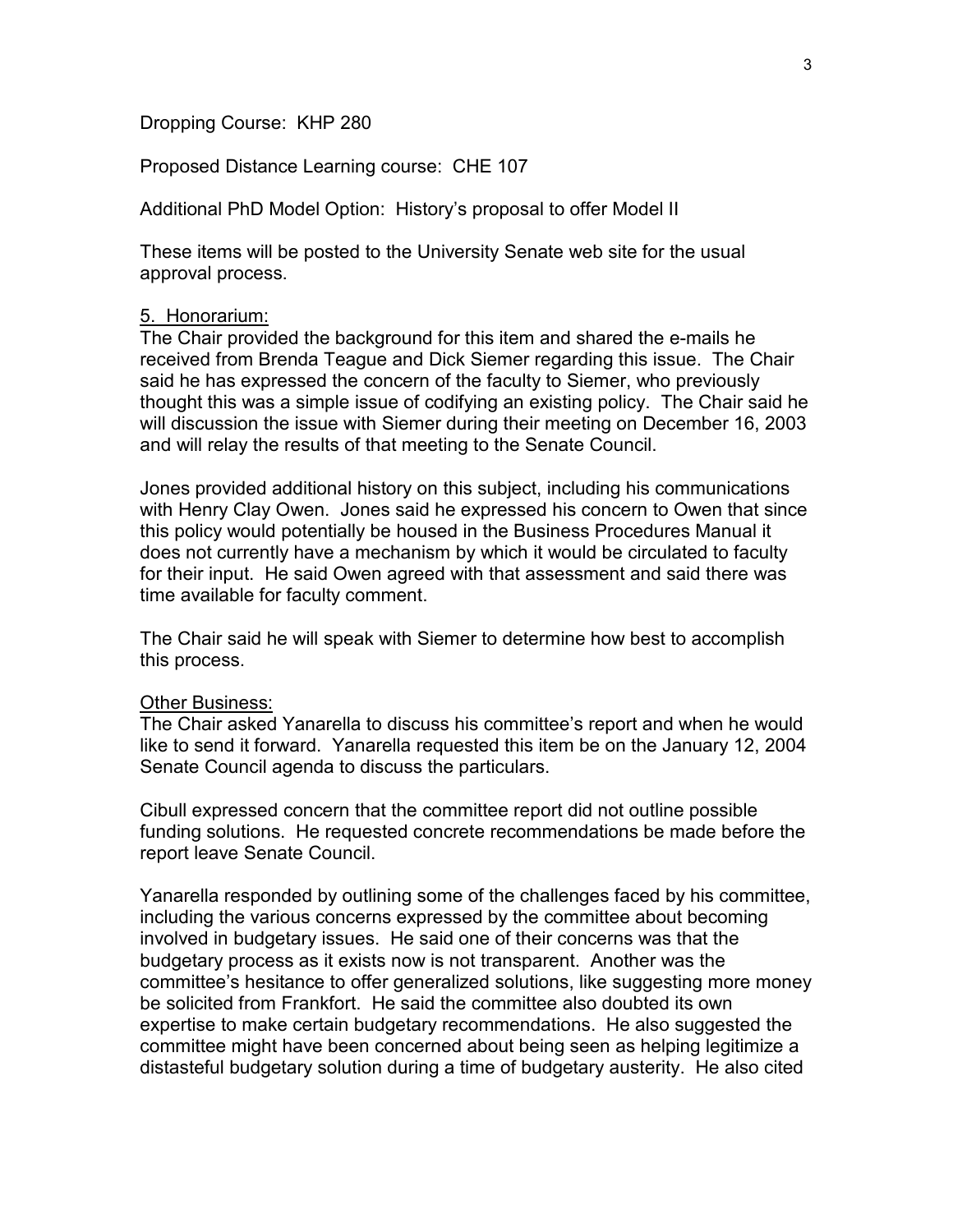time constraints and end-of-semester timing issues as impediments to presenting actual budgetary solutions.

The Chair suggested using the committee's report as a starting point for further thought, and added that a new committee could be formed to investigate budgetary solutions. Cibull recommended some non-traditional funding ideas and expressed his concern for the lack of identified funding sources in the committee's report. Kennedy suggested contacting Merl Hackbart to solicit his participation if a new committee gets appointed to discuss this issue. He then provided an outline of how benchmark funding occurs from the Council on Post-Secondary Education.

## Other Business:

Watts reported on the current work being done on the Honor Code and the Graduation Contract. Watts said the committee was currently working to iron the wrinkles out of the Graduation Contract and that PR for the program will begin in the Spring. Watts expressed her appreciation for the job being done by Richard Greissman to implement the Graduation Contract.

There being no further business, the meeting adjourned at 5:12 pm.

Respectfully submitted by Jeffrey Dembo, Chair

Members present: Cibull, Debski, Dembo, Edgerton, Jones, Kaalund, Kennedy, Saunier, Tagavi, Watts and Yanarella.

Prepared by Rebecca Scott on December 16, 2003.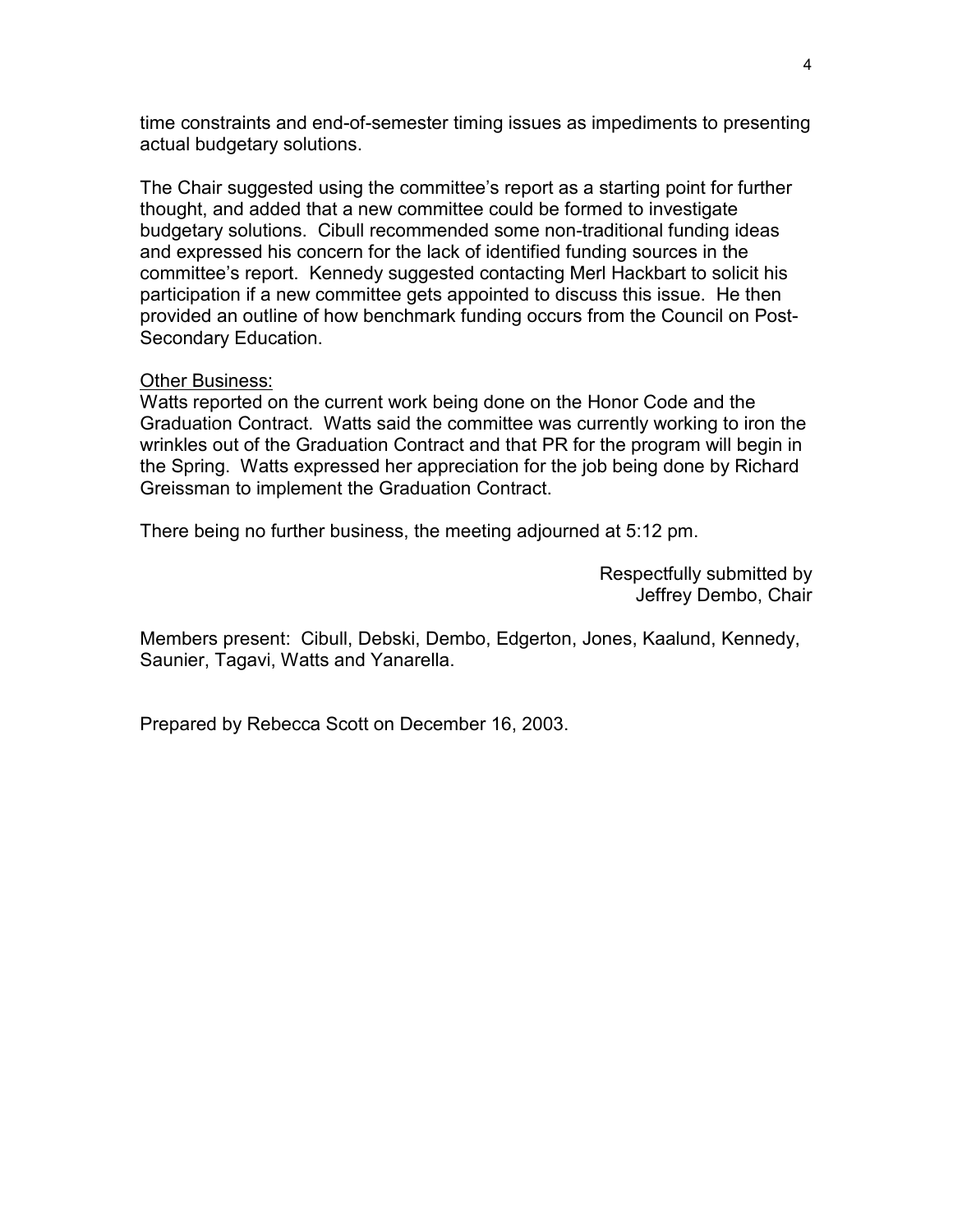### Attachment:

Plain text is the existing Administrative Regulation AR II-1.0-11.II.R **Bold** text is the Provost's suggested new language *Underlined italics* is the Senate Council's suggested new language Strikethrough is the Senate Council's suggested deletion

### R. Voluntary Faculty

Voluntary faculty members are those who have an official faculty appointment in a college *an educational unit* for which no salary is received and who devote part of their time to a program. Such faculty members usually are self-employed or hold full-time positions with other institutions and agencies. The procedures for appointment, *reappointment* and promotion of voluntary faculty at the various academic ranks generally parallel those for the regular or special title series, *except for those prescribed below and* that outside letters of evaluation, faculty letters of evaluation and reference to an Area Committee are not required for appointments, and reappointments. *and promotions*.

**1. A chair/division will bring the name, C.V. and completed Voluntary Faculty Application** *form* **of a potential voluntary faculty member to a regularly scheduled meeting of the** *unit* **faculty** *or, upon delegation by the unit faculty, a meeting of the faculty of a division within the educational unit***. The chair/division** *administrator* **chief will propose a suitable rank for the individual under consideration. The faculty will discuss the individual's background and credentials, and will vote on the candidate's suitability for the appointment at a specific rank.** 

**2. If a three quarters majority of the faculty** *of the unit or division* **support the appointment, the chair,** *or as appropriate the division administrator,* **will notify the dean.**

**3. The dean will appoint, by letter, the individual as a Voluntary Faculty member. The appointments would be automatically** *will be annually* **renew***ed***able** *by the dean* **up to a five-year period***,* **unless the voluntary faculty member had any licensure** *or malpractice* **issue, unless the dean received an unfavorable report, or** *unless a majority of the voting* **the faculty of the department/division** *votes that the appointment not be renewed*. *The*  faculty of the department/division may at any time consider the qualifications of **wishes to consider a voluntary faculty member for promotion** *to higher rank. Reappointment beyond five years shall be reinitiated as described in steps 1 and 2, above.*

**4. The chair** *or division administrator* **will review the records and participation of the voluntary faculty on a***n* **annual basis to assess** *the* **level of involvement and any licensure or malpractice issues and will bring any individuals who** *the chair considers* **merit promotion to** *the attention of* **the faculty for consideration.**